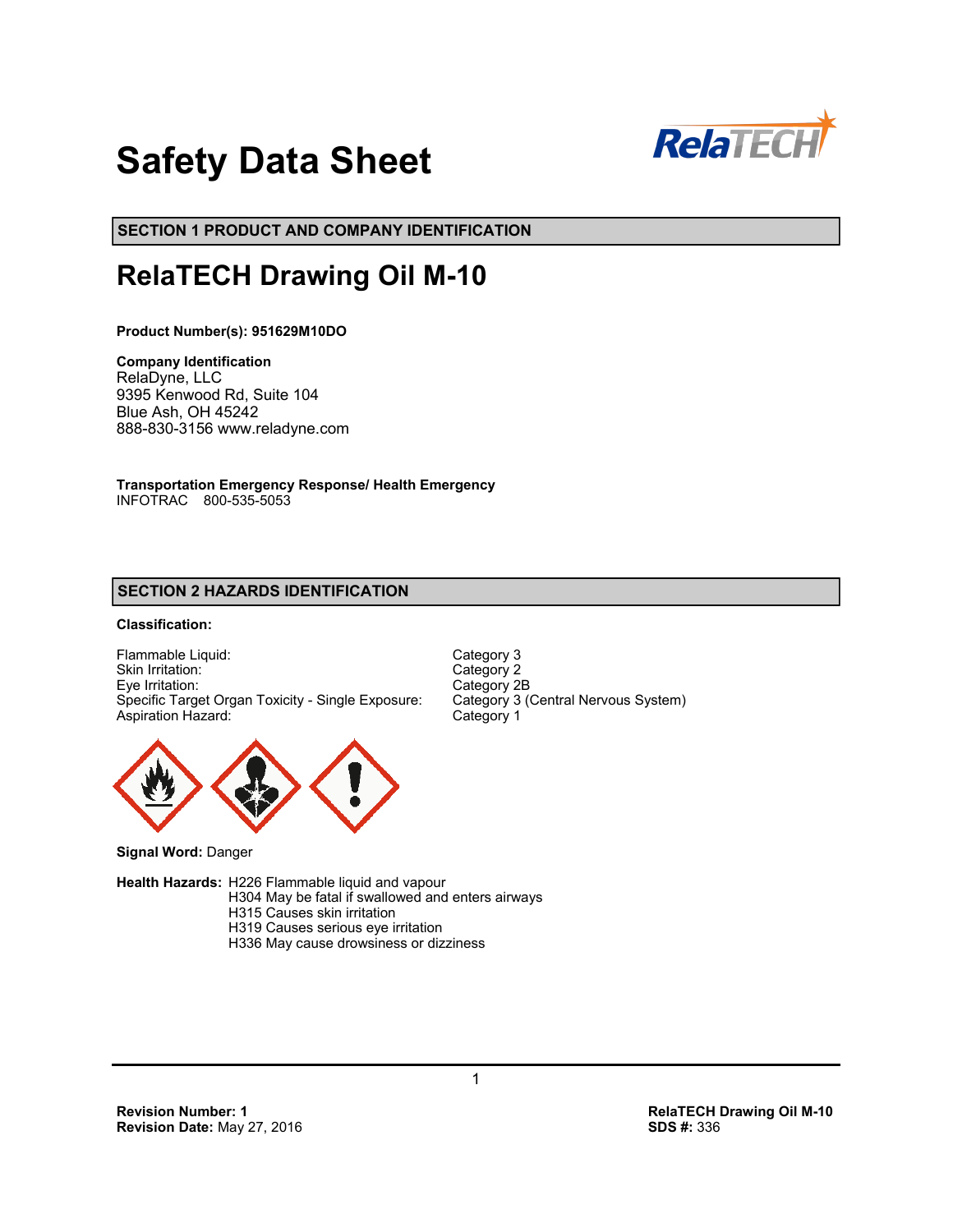#### **Precautionary Statements:**

#### **Prevention**

P210 Keep away from heat, hot surfaces, sparks, open flames and other ignition sources. No smoking.

P233 Keep container tightly closed.

P240 Ground/bond container and receiving equipment.

P241 Use explosion-proof electrical/ ventilating/ lighting/ equipment.

P242 Use only non-sparking tools.

P243 Take precautionary measures against static discharge.

P261 Avoid breathing dust/ fume/ gas/ mist/ vapours/ spray.

P264 Wash skin thoroughly after handling.

P271 Use only outdoors or in a well-ventilated area.

P280 Wear protective gloves/ eye protection/ face protection.

#### **Response**

P301 + P310 IF SWALLOWED: Immediately call a POISON CENTER or doctor/ physician.

P303 + P361 + P353 IF ON SKIN (or hair): Remove/ Take off immediately all contaminated clothing. Rinse skin with water/ shower.

P304 + P340 + P312 IF INHALED: Remove victim to fresh air and keep at rest in a position comfortable for breathing. Call a POISON CENTER or doctor/ physician if you feel unwell.

P305 + P351 + P338 IF IN EYES: Rinse cautiously with water for several minutes. Remove contact lenses, if present and easy to do. Continue rinsing.

P331 Do NOT induce vomiting.

P332 + P313 If skin irritation occurs: Get medical advice/ attention.

P337 + P313 If eye irritation persists: Get medical advice/ attention.

P362 Take off contaminated clothing and wash before reuse.

P370 + P378 In case of fire: Use dry sand, dry chemical or alcohol-resistant foam for extinction.

#### **Storage**

P403 + P233 Store in a well-ventilated place. Keep container tightly closed. P403 + P235 Store in a well-ventilated place. Keep cool. P405 Store locked up.

#### **Disposal**

P501 Dispose of contents/ container to an approved waste disposal plant.

#### **Potential Health Effects**

#### **Carcinogenicity:**

| <b>IARC</b>  | No component of this product present at levels greater than or equal to 0.1% is identified as<br>probable, possible or confirmed human carcinogen by IARC. |
|--------------|------------------------------------------------------------------------------------------------------------------------------------------------------------|
| <b>ACGIH</b> | No component of this product present at levels greater than or equal to 0.1% is identified as a<br>carcinogen or potential carcinogen by ACGIH.            |
| <b>OSHA</b>  | No component of this product present at levels greater than or equal to 0.1% is identified as a<br>carcinogen or potential carcinogen by OSHA.             |
| <b>NTP</b>   | No component of this product present at levels greater than or equal to 0.1% is identified as a<br>known or anticipated carcinogen by NTP.                 |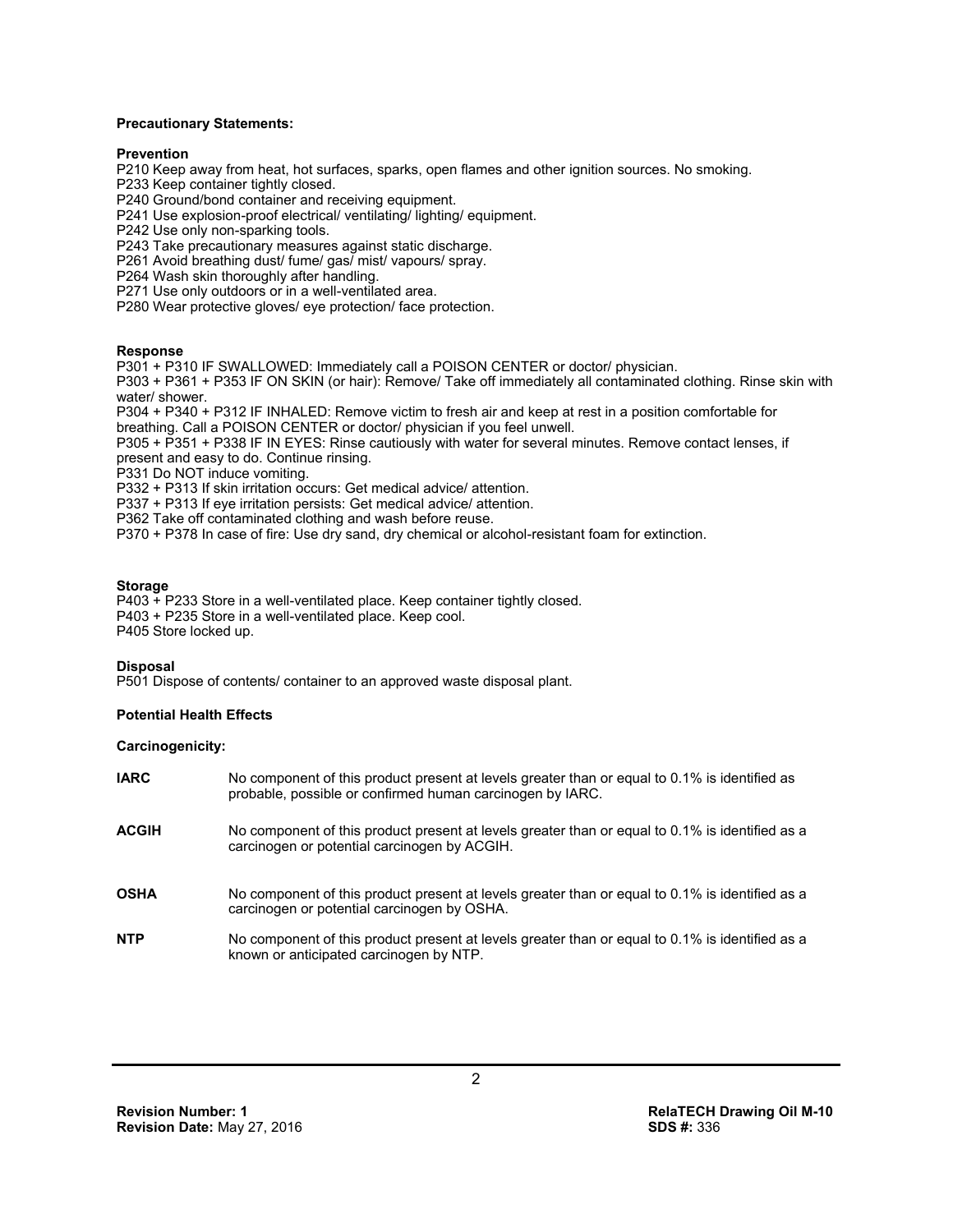#### **Potential Health Effects**

| Appearance            | liquid                    |
|-----------------------|---------------------------|
| Colour                | clear, colourless         |
| Odour                 | hydrocarbon-like          |
| <b>Hazard Summary</b> | No information available. |

# **SECTION 3 COMPOSITION/ INFORMATION ON INGREDIENTS**

| <b>COMPONENTS</b>      | <b>CAS NUMBER   AMOUNT</b> |            | <b>GHS SYMBOLS</b>    | I GHS STATEMENT          |
|------------------------|----------------------------|------------|-----------------------|--------------------------|
| Aliphatic hydrocarbon_ | 64742-47-8                 | 75 - 100 % | GHS02-GHS07-<br>GHS08 | H226-304-315-320-<br>336 |

The text for GHS Hazard Statements shown above (if any) is given in the "Other information" Section.

# **SECTION 4 FIRST AID MEASURES**

#### **Description of first aid measures**

**General Advice:** Move out of dangerous area. Show this safety data sheet to the doctor in attendance. Symptoms of poisoning may appear several hours later. Do not leave victim unattended.

**Eye:** Immediately flush eye(s) with plenty of water. Remove contact lenses. Protect unharmed eye. Keep eye wide open while rinsing. If eye irritation persists, consult a specialist.

**Skin:** Take victim immediately to hospital. If on skin, rinse well with water. If on clothes, remove clothes. **Ingestion:** Keep respiratory tract clear. Do NOT induce vomiting. Do not give milk or alcoholic beverages. Never give anything by mouth to an unconscious person. If symptoms persist, call a physician. Take victim immediately to hospital.

**Inhalation:** Consult a physician after significant exposure. If unconscious place in recovery position and seek medical advice.

# **SECTION 5 FIRE FIGHTING MEASURES**

**EXTINGUISHING MEDIA:** Use alcohol resistant foam, dry chemical or carbon dioxide (CO2) to extinguish flames. If nothing else is available use high volume water jet to extinguish flames.

#### **PROTECTION OF FIRE FIGHTERS:**

**Fire Fighting Instructions:** Wear self-contained breathing apparatus for firefighting if necessary. Use a water spray to cool fully closed containers. Do not allow run-off from fire fighting to enter drains or water courses. Collect contaminated fire extinguishing water separately. This must not be discharged into drains. Fire residues and contaminated fire extinguishing water must be disposed of in accordance with local regulations. For safety reasons in case of fire, cans should be stored separately in closed containments.

**Combustion Products:** Carbon oxides

**NFPA FLAMMABLE AND COMBUSTILE LIQUIDS CLASSIFICATION:** Combustible Liquid Class III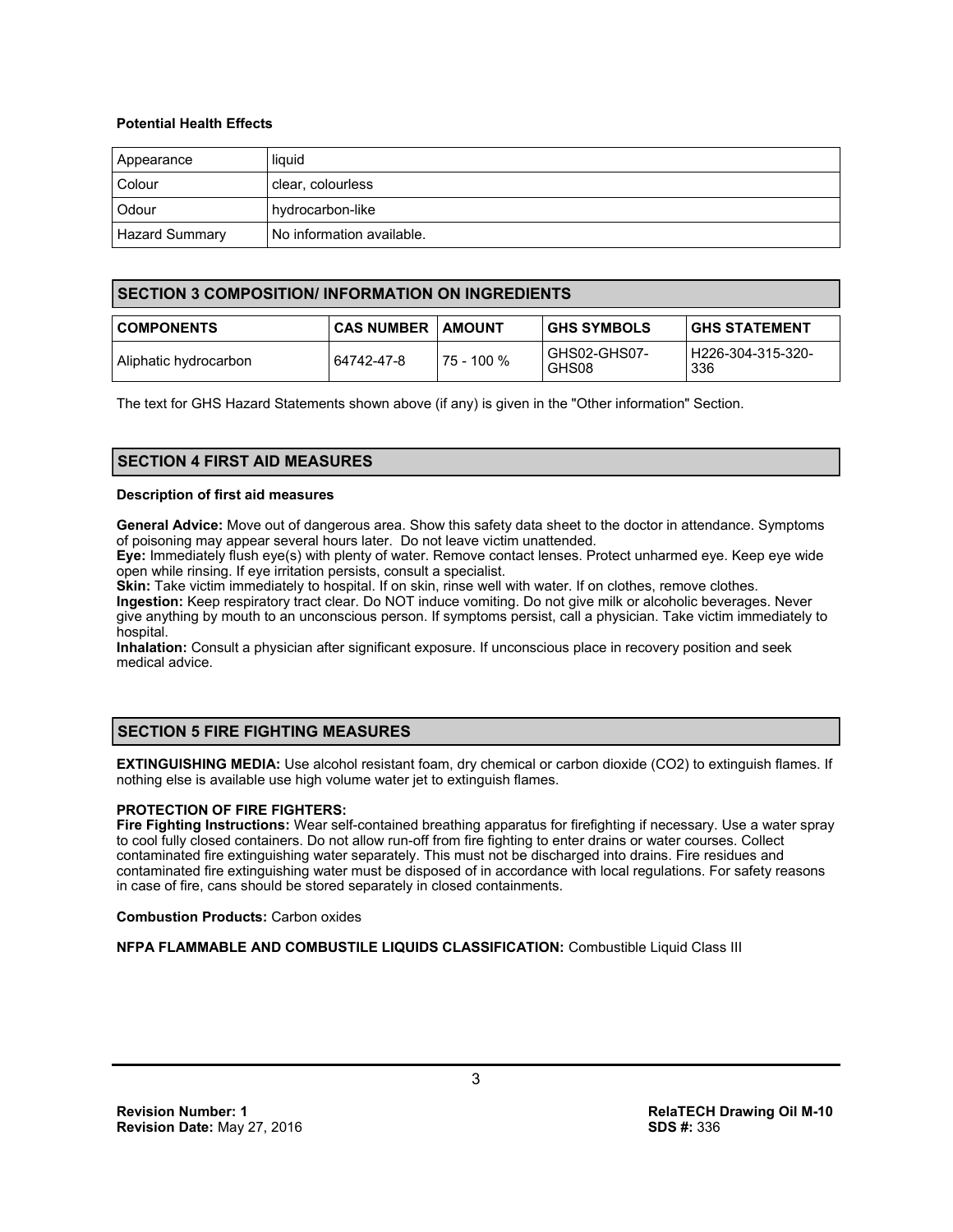# **SECTION 6 ACCIDENTAL RELEASE MEASURES**

**Protective Measures:** Use personal protective equipment. Ensure adequate ventilation. Remove all sources of ignition. Evacuate personnel to safe areas. Beware of vapours accumulating to form explosive concentrations. Vapours can accumulate in low areas.

**Spill Management:** Prevent product from entering drains. Prevent further leakage or spillage if safe to do so. If the product contaminates rivers and lakes or drains inform respective authorities.

**Reporting:** Contain spillage, and then collect with non-combustible absorbent material, (e.g. sand, earth, diatomaceous earth, vermiculite) and place in con-tainer for disposal according to local / national regulations (see section 13).

# **SECTION 7 HANDLING AND STORAGE**

**General Handling Information:** Avoid formation of aerosol. Do not breathe vapours/dust. Avoid exposure - obtain special instructions before use. Avoid contact with skin and eyes. For personal protection see section 8. Smoking, eating and drinking should be prohibited in the application area. Take precautionary measures against static discharges. Provide sufficient air exchange and/or exhaust in work rooms.

**Conditions for Safe Storage:** No smoking. Keep container tightly closed in a dry and well-ventilated place. Containers which are opened must be carefully re-sealed and kept upright to prevent leakage. Observe label precautions. Electrical installations / working materials must comp-ly with the technological safety standards.

# **SECTION 8 EXPOSURE CONTROLS/PERSONAL PROTECTION**

#### **Components with workplace control parameters**

| l Chemical Name       | <b>ACGIH TLV-TWA   ACGIH-TLV STEL</b> |      | OSHA PEL-TWA | <b>OSHA PEL-CEILING</b> |
|-----------------------|---------------------------------------|------|--------------|-------------------------|
| Aliphatic hydrocarbon | $100$ ppm                             | N.D. | 500 ppm      | N.D.                    |

#### **PERSONAL PROTECTIVE EQUIPMENT**

**Eye/Face Protection:** Wear safety glasses with side shields. Wear face-shield and protective suit for abnormal processing problems.

**Skin Protection:** Wear impervious clothing. Wear protective gloves and choose body protection according to the amount and concentration of the dangerous substance at the work place.

**Respiratory Protection:** No respiratory protection is normally required. If user operations generate an oil mist, determine if airborne concentrations are below the occupational exposure limit for mineral oil mist. If not, wear an approved respirator that provides adequate protection from the measured concentrations of this material. For air-purifying respirators use a particulate cartridge. Use a positive pressure air-supplying respirator in circumstances where air-purifying respirators may not provide adequate protection.

**Hygiene Measures:** When using do not eat or drink. When using do not smoke. Wash hands before breaks and at the end of the workday.

# **SECTION 9 PHYSICAL AND CHEMICAL PROPERTIES**

**Attention: the data below are typical values and do not constitute a specification.**

**Physical State:** Liquid **Color:** Clear, Colorless **Odor:** Hydrocarbon-like **Odor Threshold:** No data available **pH:** Not Applicable **Freezing Point (Melting point/freezing point):** -49 °C (-56 °F) **Boiling Point (Boiling point/boiling range):** 149 - 215 °C (300 - 419 °F)

4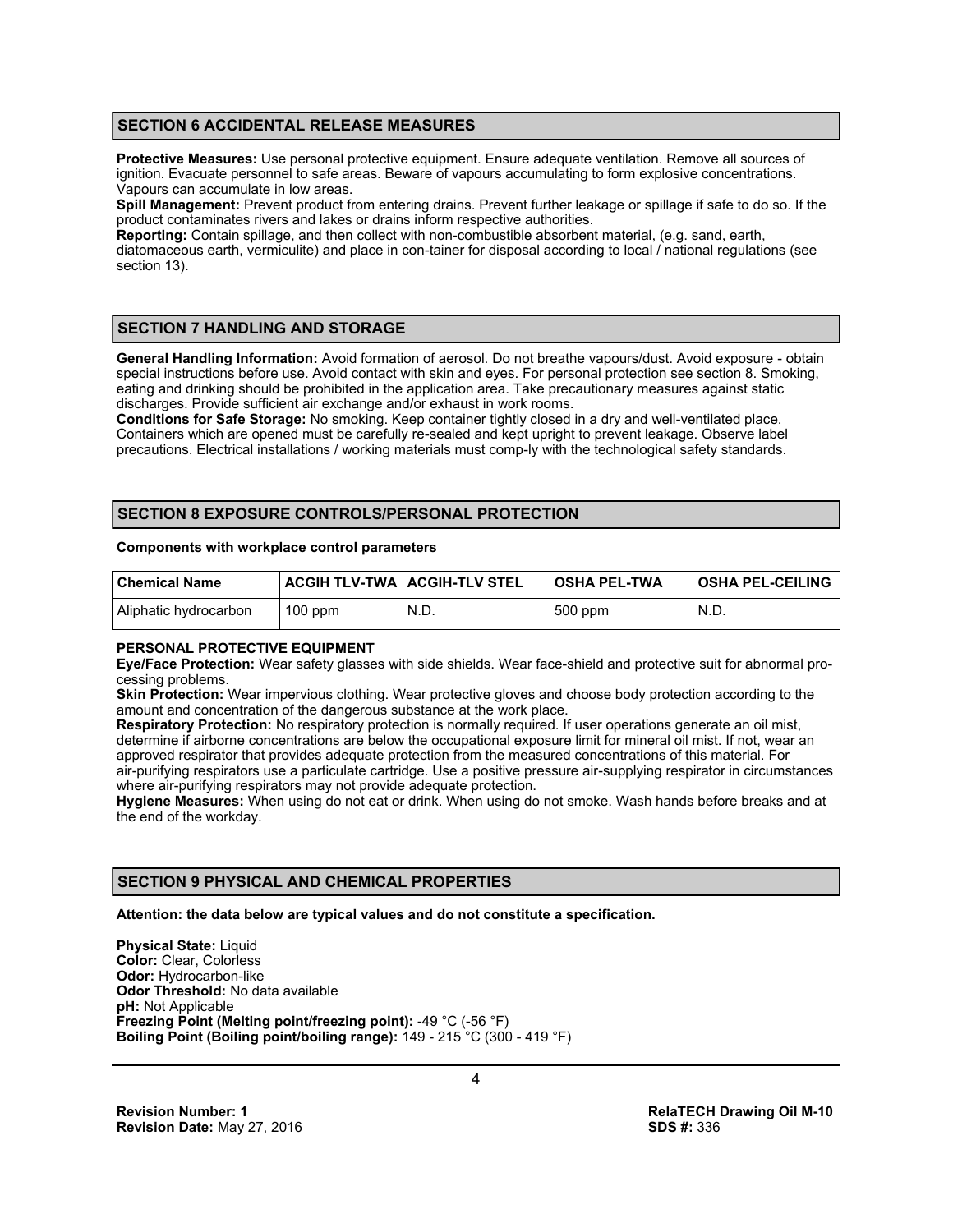**Evaporation Rate:** No data available **Burning Rate:** No data available **Vapor Pressure:** < 1 mmHg @ 20 °C (68 °F) **Relative Vapor Density (Air = 1):** 5 (Air = 1.0) **Relative Density:** 0.78 Reference substance (water = 1) **Density:** No data available **Bulk Density:** No data available **Solubility (Water):** Negligible **Solubility (Other solvents):** No data available **Octanol/Water Partition Coefficient:** No data available **Decomposition temperature:** No data available **Viscosity, kinematic:** 12 mm2/s @ 37.7 °C (99.9°F)

**FLAMMABLE PROPERTIES: Flammability (solid, gas):** No Data Available

**Flashpoint:** (Cleveland Open Cup) 42 °C (108°F) **Autoignition:** > 230 °C **Flammability (Explosive) Limits (% by volume in air):** Lower: 0.7% (V) Upper: 6% (V)

# **SECTION 10 STABILITY AND REACTIVITY**

**Reactivity:** No dangerous reaction known under conditions of normal use.

**Chemical Stability:** This material is considered stable under normal ambient and anticipated storage and handling conditions of temperature and pressure.

**Possibly of Hazardous Reactions:** No hazards to be specially mentioned.

**Conditions to avoid:** Heat, flames and sparks.

**Incompatibility With Other Materials:** Oxidizing agents, alkalis, strong acids

**Hazardous Decomposition Products:** Carbon monoxide, carbon dioxide and unburned hydrocarbons (smoke).

#### **SECTION 11 TOXICOLOGICAL INFORMATION**

**Effects of Overexposure - Inhalation:** Vapors can cause irritation of the respiratory tract. High concentrations can cause headache, nausea, weakness, lightheadedness, and stupor (CNS depression). **Effects of Overexposure - Skin Contact:** Contact with skin may cause mild irritation. Prolonged or repeated contact can result in defatting and drying of the skin which may result in skin irritation and dermatitis (rash). Personnel with pre-existing skin disorders should avoid contact with this product.

**Effects of Overexposure - Eye Contact:** May cause eye irritation.

**Effects of Overexposure - Ingestion:** This material may be harmful or fatal if swallowed. Harmful or fatal if liquid is aspirated into lungs. Irritating to mouth, throat, and stomach. Can be readily absorbed by the stomach and intestinal tract. Symptoms include burning sensation of the mouth and esophagus, nausea, vomiting, diarrhea, dizziness, staggering gait, drowsiness, loss of consciousness and delerium as well as additional central nervous system effects.

**Effects of Overexposure - Chronic Hazards:** Possible brain damage from overexposure. Overexposure may cause nervous system damage. Chronic effects of ingestion and subsequent aspiration into the lungs may cause pneumatocele (lung cavity) formation and chronic lung dysfunction. Significant exposure to this chemical may adversely affect people with chronic disease of the respiratory system, central nervous system, kidney, liver, skin, and/or eyes.

**Primary Route(s) of Entry:** Eye Contact, Ingestion, Inhalation, Skin Contact

#### **Acute Toxicity Values**

**The acute effects of this product have not been tested. Data on individual components are tabulated below:**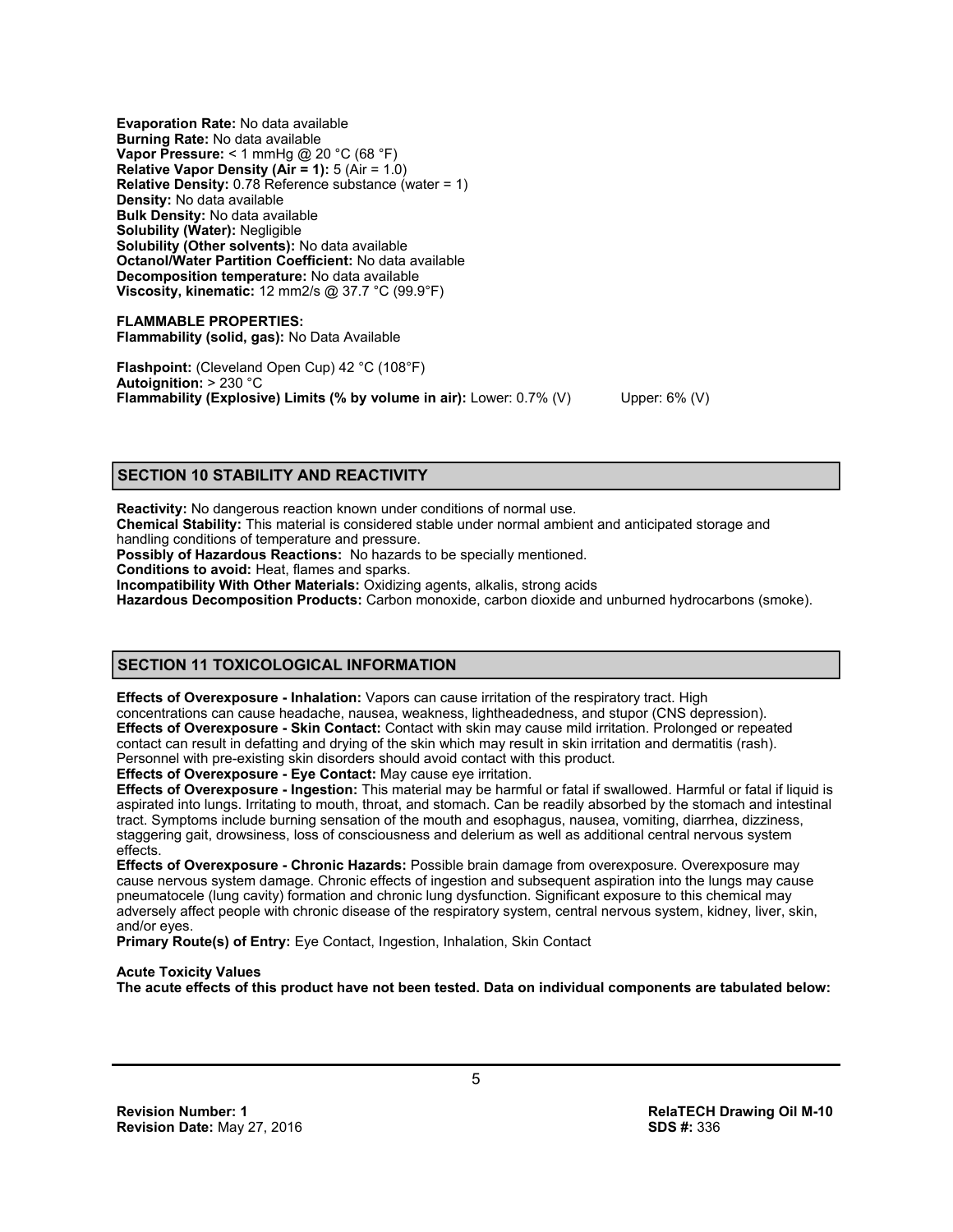#### **Acute Toxicity Values**

**The acute effects of this product have not been tested. Data on individual components are tabulated below:**

| <b>CAS NUMBER</b> | Name According to EEC |        | Oral LD50, mg/kg   Dermal LD50, mg/kg   Vapor LC50, mg/L |       |
|-------------------|-----------------------|--------|----------------------------------------------------------|-------|
| 64742-47-8        | Aliphatic hydrocarbon | >5,000 | >2,000                                                   | >20.0 |

#### **SECTION 12 ECOLOGICAL INFORMATION**

#### **ECOTOXICITY**

This material is not expected to be harmful to aquatic organisms. The ecotoxicity hazard is based on an evaluation of data for the components or a similar material. The product has not been tested. The statement has been derived from the properties of the individual components.

#### **MOBILITY**

No data available.

#### **PERSISTENCE AND DEGRADABILITY**

This material is not expected to be readily biodegradable. The biodegradability of this material is based on an evaluation of data for the components or a similar material. The product has not been tested. The statement has been derived from the properties of the individual components.

#### **POTENTIAL TO BIOACCUMULATE**

Bioconcentration Factor: No data available. Octanol/Water Partition Coefficient: No data available

# **SECTION 13 DISPOAL CONSIDERATIONS**

Use material for its intended purpose or recycle if possible. Oil collection services are available for used oil recycling or disposal. Place contaminated materials in containers and dispose of in a manner consistent with applicable regulations. Contact your sales representative or local environmental or health authorities for approved disposal or recycling methods.

#### **SECTION 14 TRANSPORT INFORMATION**

**DOT Proper Shipping Name:** Petroleum distillates, n.o.s. (naphtha solvent) - Combustible Liquid

**Packing Group:** III

**DOT Hazard Class:** No Information

**Hazard SubClass:** No Information

**DOT UN/NA Number:** NA1993

**Resp. Guide Page:** 128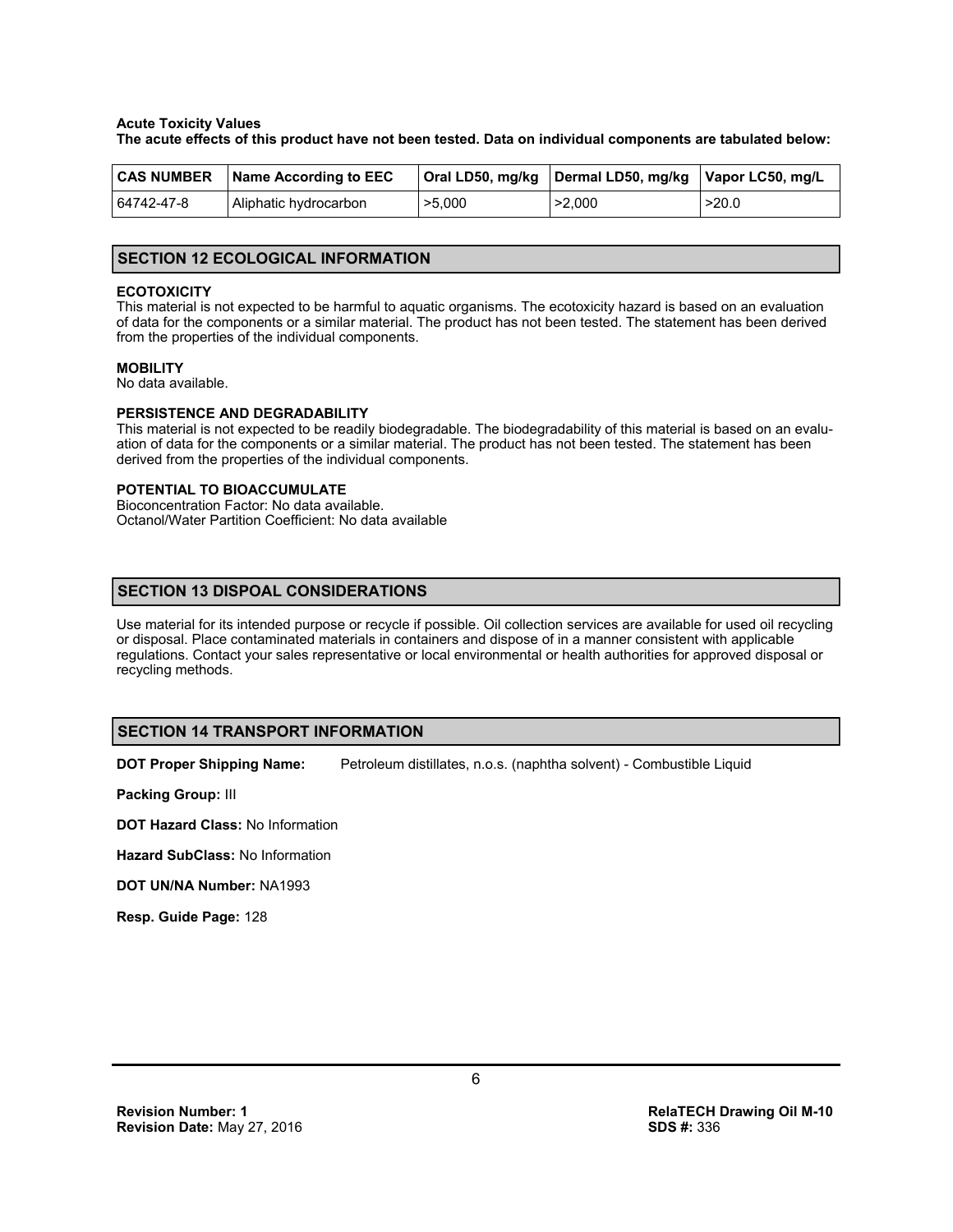## **SECTION 15 REGULATORY INFORMATION**

#### **U.S. Federal Regulations:**

#### **CERCLA - SARA Hazard Category**

This product has been reviewed according to the EPA 'Hazard Categories' promulgated under Sections 311 and 312 of the Superfund Amendment and Reauthorization Act of 1986 (SARA Title III) and is considered, under applicable definitions, to meet the following categories: Fire Hazard, Acute Health Hazard, Chronic Health Hazard

#### **SARA SECTION 313:**

This product contains the following substances subject to the reporting requirements of Section 313 of Title III of the Superfund Amendment and Reauthorization Act of 1986 and 40 CFR part 372: No Sara 313 components exist in this product.

#### **TOXIC SUBSTANCES CONTROL ACT:**

This product contains the following chemical substances subject to the reporting requirements of TSCA 12(B) if exported from the United States: No TSCA components exist in this product.

#### **U.S. State Regulations:**

#### **NEW JERSEY RIGHT-TO-KNOW:**

The following materials are non-hazardous, but are among the top five components in this product. No NJ Right-To-Know components exist in this product.

#### **PENNSYLVANIA RIGHT-TO-KNOW**

The following non-hazardous ingredients are present in the product are at or greater than 3%. No PA Right-To-Know components exist in this product.

#### **CALIFORNIA PROPOSITION 65 CARCINOGENS**

Warning: The following ingredients present in the product are known to the state of California to cause Cancer: No Proposition 65 Carcinogens exist in this product.

#### **CALIFORNIA PROPOSITION 65 REPRODUCTIVE TOXINS**

Warning: The following ingredients present in the product are known to the state of California to cause birth defects, or other reproductive hazards. No Proposition 65 Reproductive Toxins exist in this product.

#### **International Regulations: As follows -**

**CANADIAN WHMIS:** This SDS has been prepared in compliance with Controlled Product Regulations except for the use of the 16 headings.

**WHMIS Class:** No Information

#### **SECTION 16 OTHER INFORMATION**

**HMIS Rating** Health: 1 Flammability: 2 Reactivity: 0 Personal Protection: X

(0-Least, 1-Slight, 2-Moderate, 3-High, 4-Extreme, PPE:- Personal Protection Equipment Index recommendation, \*- Chronic Effect Indicator). These values are obtained using the guidelines or published evaluations prepared by the National Fire Protection Association (NFPA) or the National Paint and Coating Association (for HMIS ratings).

# **Volatile Organic Compounds, gr/ltr:** 100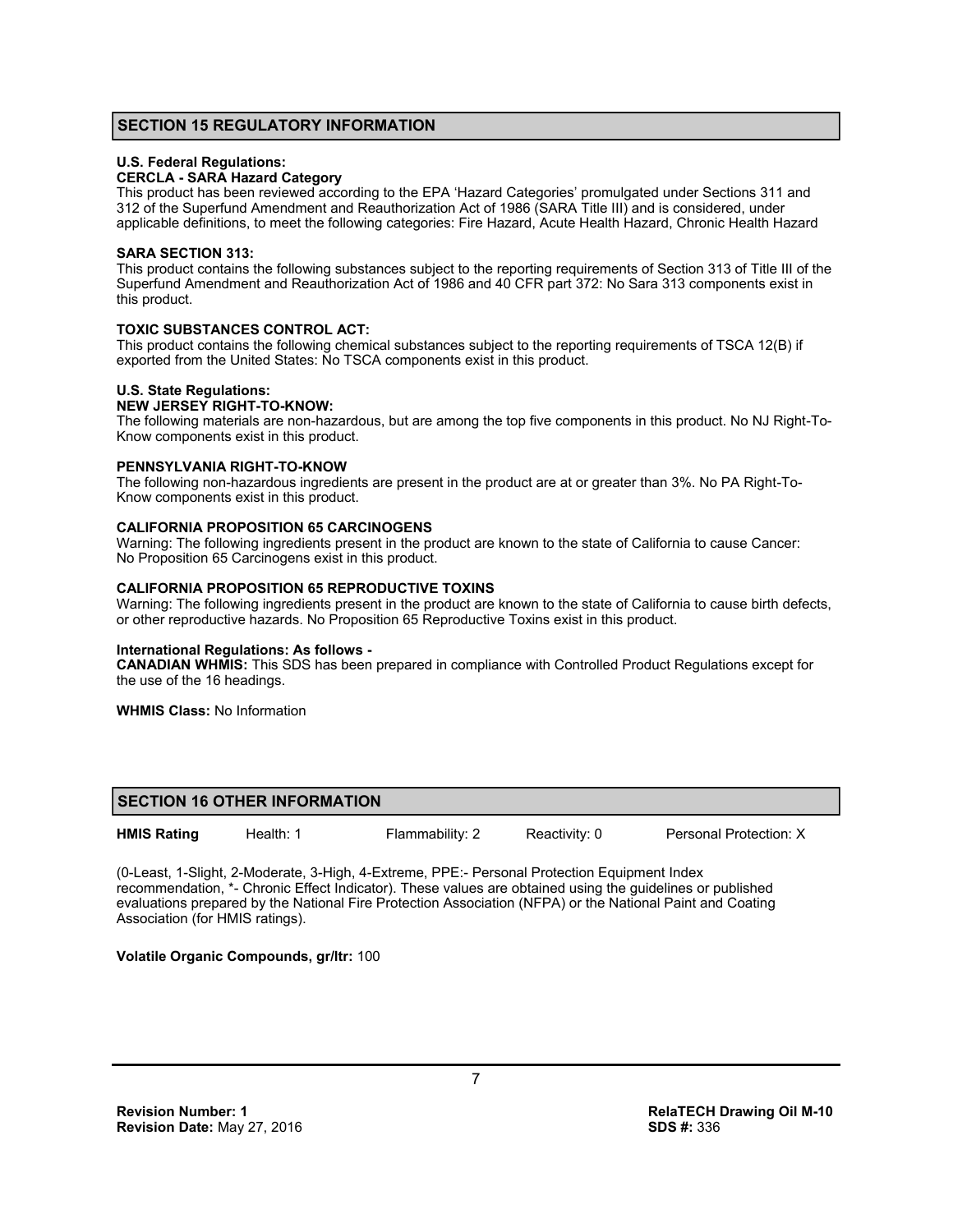#### **Text for GHS Hazard Statements shown in Section 3 describing each ingredient:**

H226 Flammable liquid and vapor. H304 May be fatal if swallowed and enters airways. H315 Causes skin irritation. H320 Causes eye irritation H336 May cause drowsiness or dizziness.

## **Icons for GHS Pictograms shown in Section 3 describing each ingredient:**



**REVISION STATEMENT:** This revision updates the following sections of this Safety Data Sheet: 1-16 **Revision Date:** May 27, 2016

#### **ABBREVIATIONS THAT MAY HAVE BEEN USED IN THIS DOCUMENT:**

| <b>TWA - Time Weighted Average</b>                               |  |  |
|------------------------------------------------------------------|--|--|
| PEL - Permissible Exposure Limit                                 |  |  |
| CAS - Chemical Abstract Service Number                           |  |  |
| <b>IMO/IMDG</b> - International Maritime Dangerous Goods<br>Code |  |  |
| SDS - Safety Data Sheet                                          |  |  |
| NFPA - National Fire Protection Association (USA)                |  |  |
| NTP - National Toxicology Program (USA)                          |  |  |
| OSHA - Occupational Safety and Health Administration             |  |  |
| EPA - Environmental Protection Agency                            |  |  |
|                                                                  |  |  |
|                                                                  |  |  |

Amended to conform to the United Nations' Globally Harmonized System of Classifications and Labeling of Chemicals (OSHA/GHS).